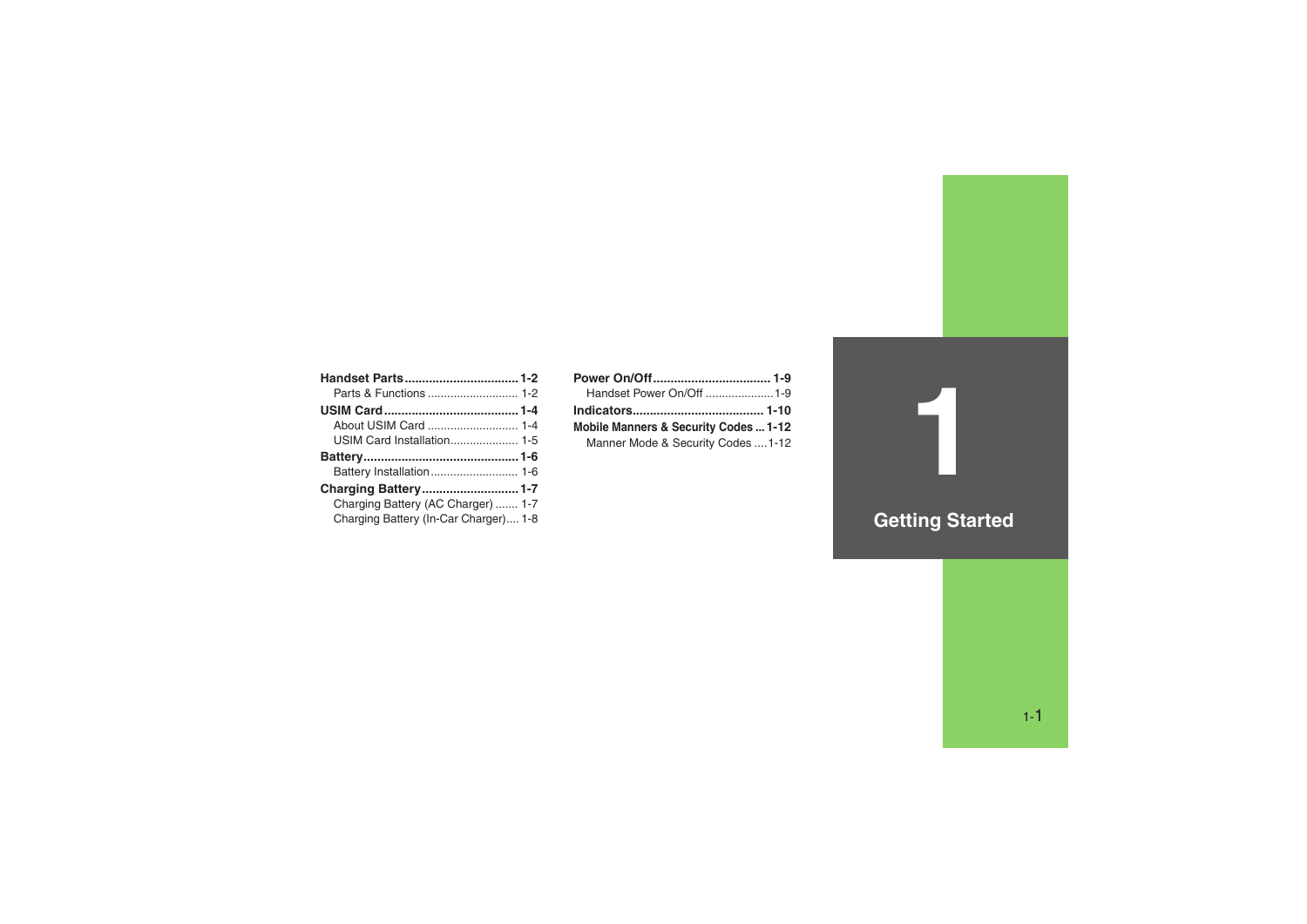# <span id="page-1-0"></span>**Handset Parts**

## <span id="page-1-1"></span>**Parts & Functions**

**1**



- 1 **Earpiece**
- 2 **Small Light**
- 3 **Light Sensor**
- 4 **Display & Touch Panel**
- 5 **Microphone**
- 6 **Internal Antenna Location**
- 7 **External Camera (lens cover)**
- 8 **Mobile Light**
- **D**<sub>2</sub> Logo
- **10 Battery Cover**
- **D** Strap Eyelet
- c **Speaker**

 $\overline{\mathbf{v}}$ 

 $\overline{12}$ 

- d **Infrared Port**
- **E** Antenna (for TV reception)
- **E Headphone Port (with Port Cover)**
- g **Charging Terminals**
- **H** External Device Port (with Port Cover)
- . For Touch Panel operations, see **P.2-4** "Touch Panel."
- . Do not cover or place stickers, etc. over Light Sensor or Internal Antenna area.
- . Replace Port Cover after Port use.
- . Avoid metallic straps; Antenna sensitivity may be affected.

### **Slider Positions**

#### **Slider Closed**



Use Keypad Lock to prevent accidental operation/function activation.

### **Slider Open**

Slide Display until it stops.



#### **Slider Precautions**

- . Do not forcefully slide Display; damage may result.
- Avoid touching active Display when opening/closing Slider; may induce unintended Touch Panel operation.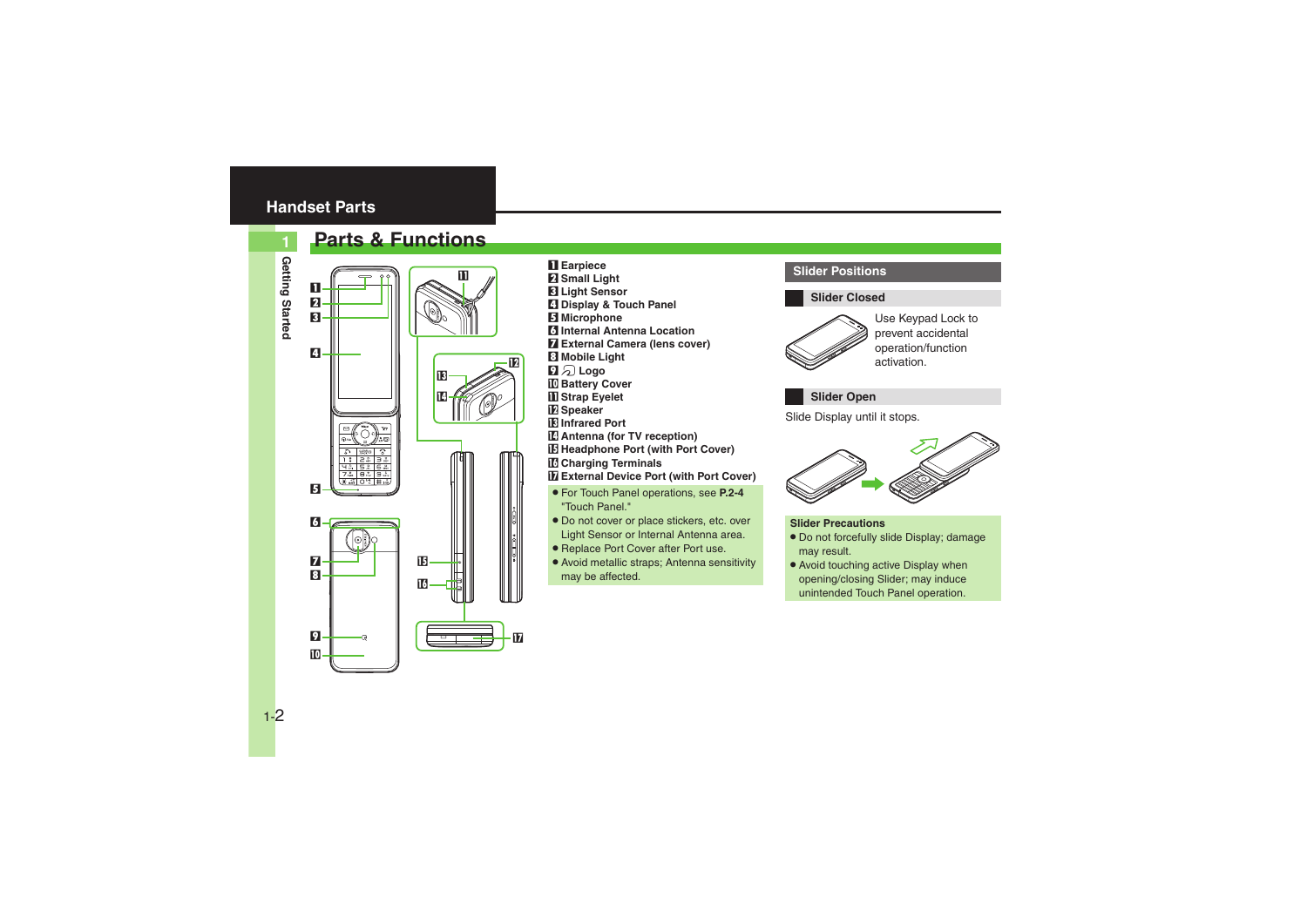### **Handset Keys**

Keys are indicated in this guide as shown.



16 h**i**B **1** Multi Selector (right)  $\odot$ Open Received Calls. Long Press to activate/cancel infrared.2 **Multi Selector (up)**  a Open Mobile Widget window. Long Press to open PC Site Browser menu. **8** Center Key  $\odot$ Open Main Menu. 4 **Multi Selector (left)**  c Open Dialed Numbers. Long Press to activate/cancel Bluetooth®.5 **Mail Key**  B Open Messaging menu. Long Press to open S! Mail Composition window. **6 Shortcuts & A/a Key RANG**  Open Shortcuts menu. **7 Clear/Back Key**  Play Answer Phone messages. Long Press to activate/cancel Answer Phone.8 **Start Key**  ! Open All Calls. Long Press to open Double Number Mode menu.9 **Keypad**  0 **-** 9 Enter numbers to place calls or access functions (Quick Operations). Long Press to open Phone Book. an **Key**  ( Enter n, *+*, *P*, *?* and *-*. Long Press to open S! Friend's Status member list. **b** Yahoo! Keitai Key  $\sqrt{x}$  Open Yahoo! Keitai portal. Long Press to activate Familink Remote.

 $\blacksquare$  TV & Text Key  $\sqrt{300}$  Activate TV. Long Press to open Change Menu window. $\mathbf E$  Multi Selector (down)  $\mathbb Q$ Open Phone Book. Long Press to create new Phone Book entries.**Power On/Off Key**  Toggle Standby display. Long Press to turn handset power off. <u>িট</u> # Key <u>কিউ</u> Enter *#*. Long Press to activate/cancel Manner mode.**Keypad Lock Key**  $\blacksquare$  Activate/cancel Keypad Lock. Long Press to activate VeilView.**h** Volume Up Key **E Closed:** Check e-money balance. Long Press to activate/cancel Manner mode.**E** Volume Down Key  $\blacksquare$  Show/hide Softkeys. Long Press to start Pretence Call.**Side Keys**

1-3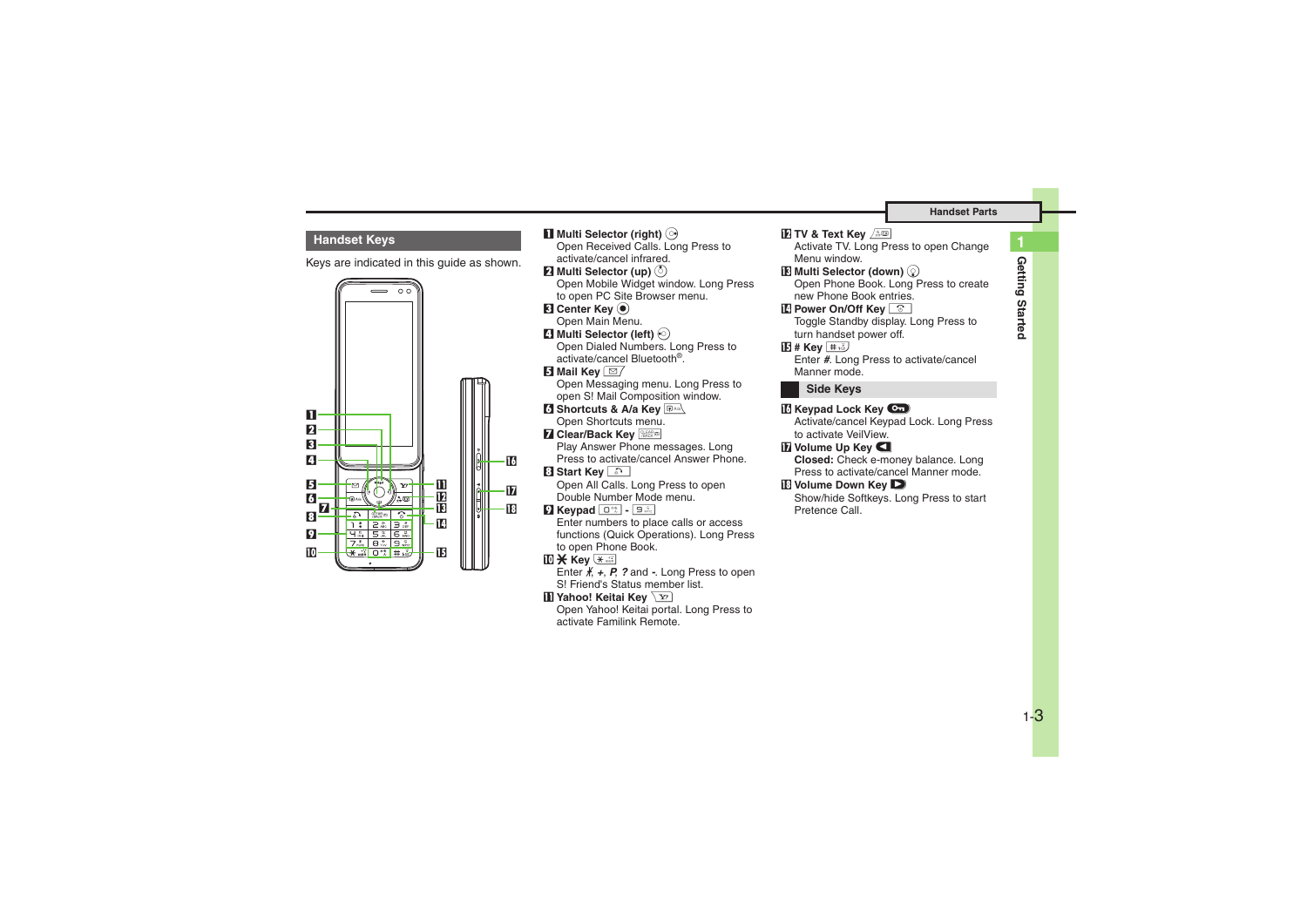# <span id="page-3-1"></span><span id="page-3-0"></span>**About USIM Card**

USIM Card is an IC card containing customer and authentication information, including the handset number. USIM Card must be inserted to use this handset.Save Phone Book entries on USIM Card Phone Book to use them on other SoftBank handsets. Depending on the USIM Card in use, some entry items may not be supported, and some limits (character entry, etc.) may be lower.

#### **Precautions**



- . Do not insert USIM Card into any other IC card device. SoftBank is not liable for resulting damages.
- Keep the USIM Card IC chip clean; malfunction may result. Use a dry, soft cloth to clean the USIM Card.
- . Do not attach labels to USIM Card. Malfunction may result.

#### **Important**

- . USIM Card is the property of SoftBank.
- . USIM Card will be reissued for a fee if lost or damaged.
- Return USIM Card to SoftBank upon subscription termination.
- . Returned USIM Cards are recycled.
- USIM Card specifications may change without prior notice.
- Back up USIM Card files. SoftBank is not liable for lost files.
- . If your USIM Card or handset (with USIM Card inserted) is lost or stolen, suspend your service immediately. For details, contact SoftBank Customer Center, General Information (**P.19-34**).

### **USIM PINs**

There are two Security Codes for USIM Card; both are *9999* by default.

| <b>PIN</b>       | Security Code to prevent<br>unauthorized use of handset   |
|------------------|-----------------------------------------------------------|
| PIN <sub>2</sub> | Required to clear Call Costs<br>and to set Max Cost, etc. |

#### **PIN Lock**

. Entering incorrect PIN three consecutive times activates PIN Lock or PIN2 Lock, limiting handset use.

#### **Canceling PIN Lock**

- . Contact SoftBank Customer Center, General Information (**P.19-34**) for your Personal Unblocking Key (PUK Code) and follow these steps:
	- **Enter PUK Code ♦ OK or ♦** Enter new PIN/PIN2  $\blacktriangleright$  *OK* or  $\textcircled{\scriptsize{\bullet}}$ **Re-enter new PIN/PIN2**  $\blacktriangleright$  **OK** or  $\textcircled{\small{\bullet}}$
- Write down PUK code.

#### **PUK Lock**

. Entering incorrect PUK Code ten consecutive times activates PUK Lock, disabling handset. Contact SoftBank Customer Center, General Information (**P.19-34**) for recovery.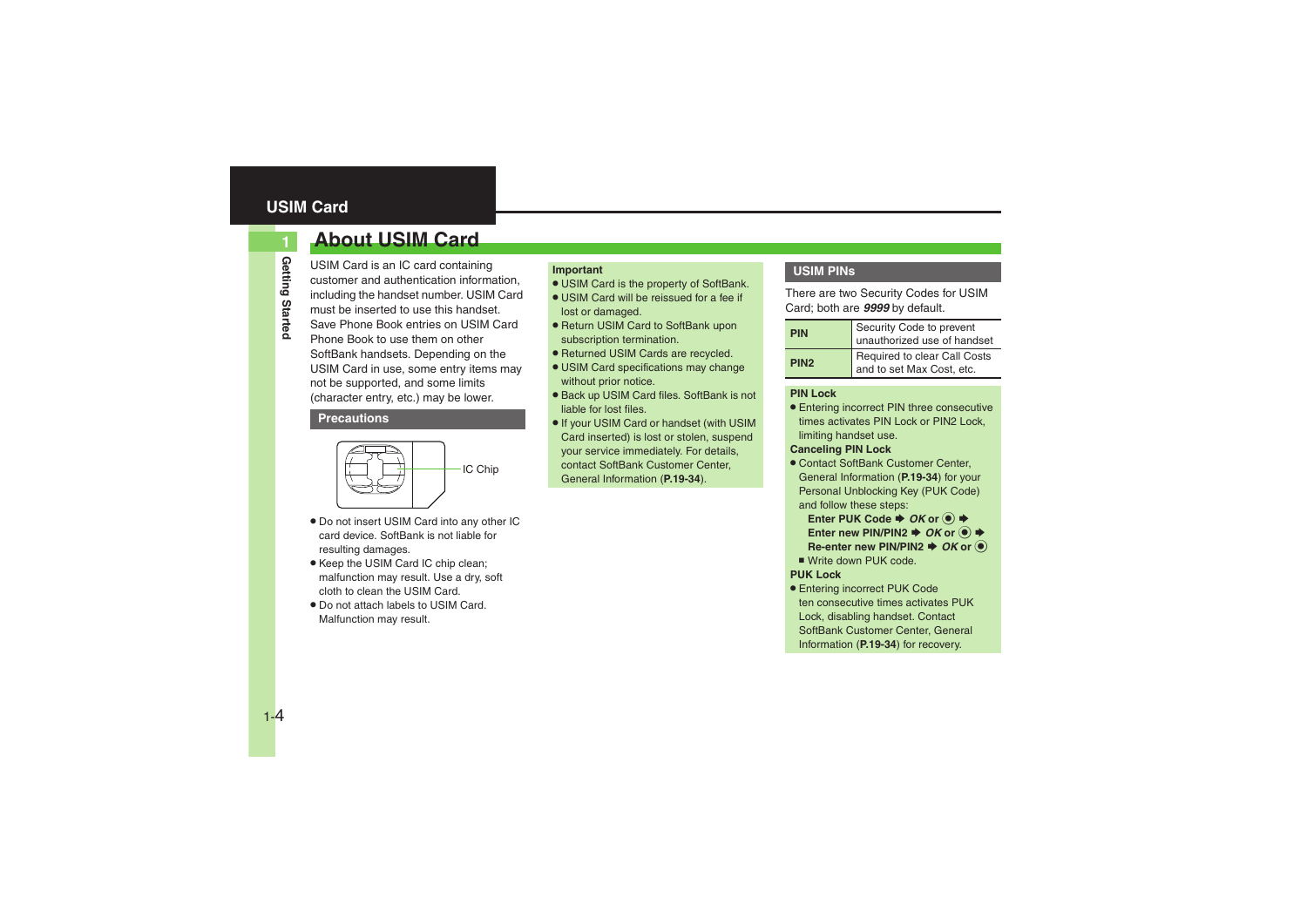# <span id="page-4-0"></span>**USIM Card Installation**

- . Do not apply excessive force to insert/remove USIM Card.
- . USIM Card must be inserted to use this handset.

#### **Inserting**

1**Remove battery [\(P.1-6\)](#page-5-1)**

<sup>2</sup>**Slide in USIM Card with IC chip facing down**



Take care not to lose removed USIM Card.

1**Remove battery [\(P.1-6\)](#page-5-1)** 2**Gently slide out USIM Card as shown**

. Reinstall battery (**[P.1-6](#page-5-1)**).

#### **Removing <b>After Repairs**, USIM Card Replacement **or Handset Upgrade/Replacement**

• Some downloaded files may be inaccessible. In addition, S! Applications, BookSurfing®, S! Town and Near Chat may be disabled after USIM Card replacement.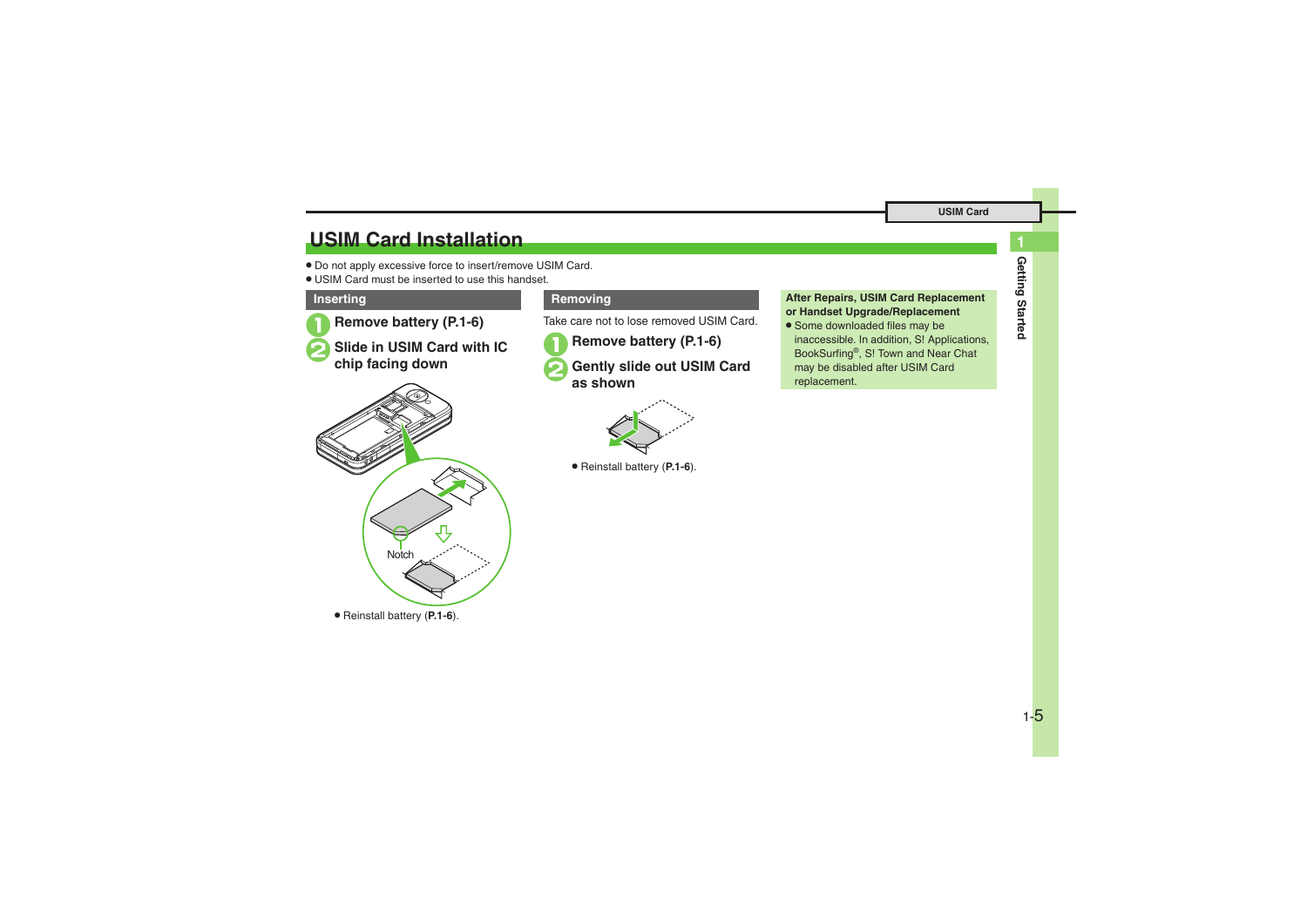# <span id="page-5-0"></span>**Battery**

**Getting Started**

Getting Startec

**1**

# <span id="page-5-1"></span>**Battery Installation**

# **About Battery**

- . Charge battery at least once every six months; an uncharged battery may become unusable or affect files/settings.
- . Depending on usage, bulges may appear near end of battery life; this does not affect safety.
- . Replace battery if operating time shortens noticeably.
- . Clean device charging terminals with a dry cotton swab.

#### **Lithium-ion Battery**

• This product requires a lithium-ion battery. Lithium-ion batteries are a recyclable resource.



■ To recycle a used Li-ion00 lithium-ion battery, take it

to any shop displaying the symbol shown above.

■ To avoid fire or electric shock, do not short-circuit or disassemble battery.

### **Inserting & Removing**





. Press and slide then lift as shown.

# <span id="page-5-2"></span>2**Insert battery**



. With logo side up, fit tabs into battery cavity slots.







. Position and slide the cover gently as shown until it stops.

#### **Removing**

. Turn handset power off and lift battery as shown.

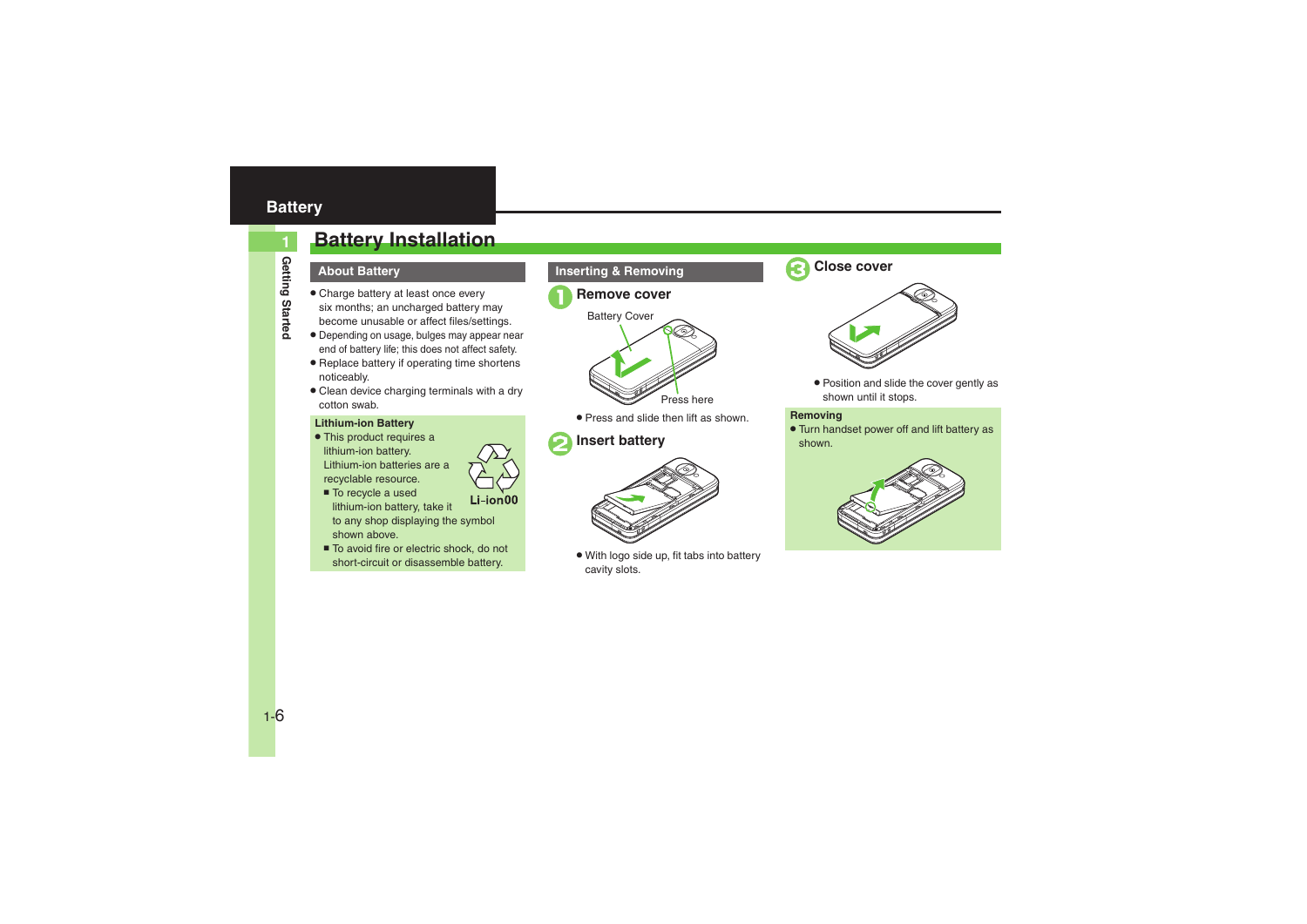# <span id="page-6-1"></span>**Charging Battery (AC Charger)**

Battery must be inserted in handset to charge it.

- . Use specified AC Charger **ZTDAA1** (sold separately) only. In this guide, ZTDAA1 is referred to as "AC Charger."
- . Handset and AC Charger may warm during charging.



#### **Important AC Charger Usage Note**

. Fold back blades after charging. Do not pull, bend or twist the cord.



1**Open Port Cover as shown**



# 2**Connect AC Charger**

. With arrows up, insert connector until it clicks.

# <sup>3</sup>**Extend blades and plug AC Charger into AC outlet**



- . Small Light illuminates red while charging.
- . Small Light goes out when battery is full.



<span id="page-6-0"></span>4**Unplug AC Charger**



. Pull AC Charger straight out.



## 5**Disconnect handset**

**•** Squeeze release tabs to remove connector.

<sup>6</sup>**Fold back blades and replace Port Cover**

### **When Small Light Flashes**

. Battery is unchargeable; may be defective or simply at the end of its life; replace it.

#### **USB Charge**

. Connect handset (with power on) to PC via USB Cable to charge battery.

### **Charging Battery Overseas**

• SoftBank is not liable for problems resulting from charging battery abroad.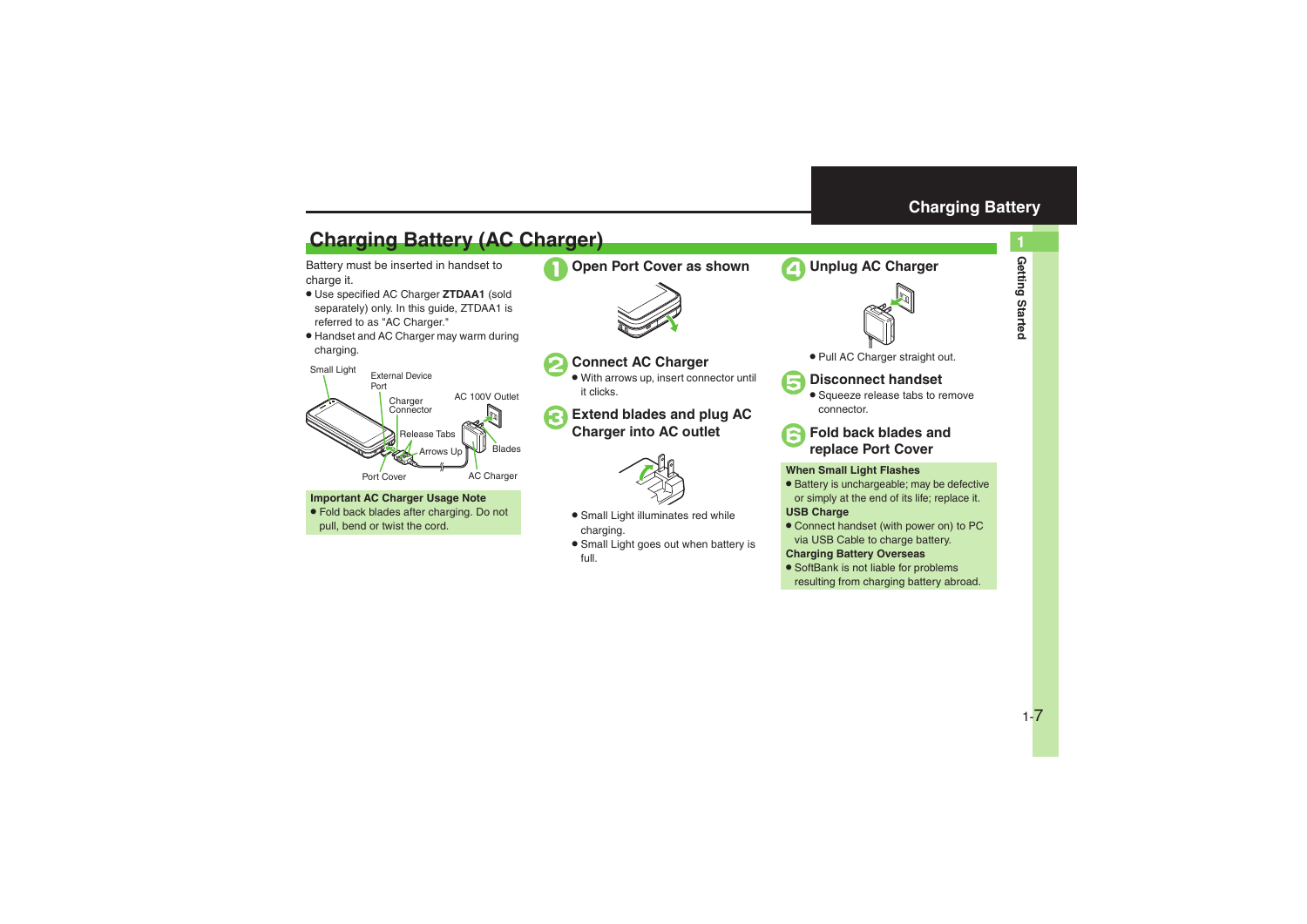**Getting Started**

Getting Startec

**1**

# <span id="page-7-0"></span>**Charging Battery (In-Car Charger)**

In-Car Charger may be purchased separately. **1 Open Port Cover as shown** 





# 2**Connect In-Car Charger** .

 With arrows up, insert connector until it clicks.

# <sup>3</sup>**Plug Charger into cigarette lighter socket**

# **Start car engine**

- Small Light illuminates red while charging.
- **•** Small Light goes out when battery is full.

# 5**Unplug Charger**

# 6**Disconnect handset** .

 Squeeze release tabs to remove connector.



### 7**Replace Port Cover**

#### **Important In-Car Charger Usage Notes**

- . Disconnect Charger before leaving vehicle to prevent charging with engine off.
- Do not use In-Car Charger with Desktop Holder.
- . Avoid charging battery inside extremely hot vehicles.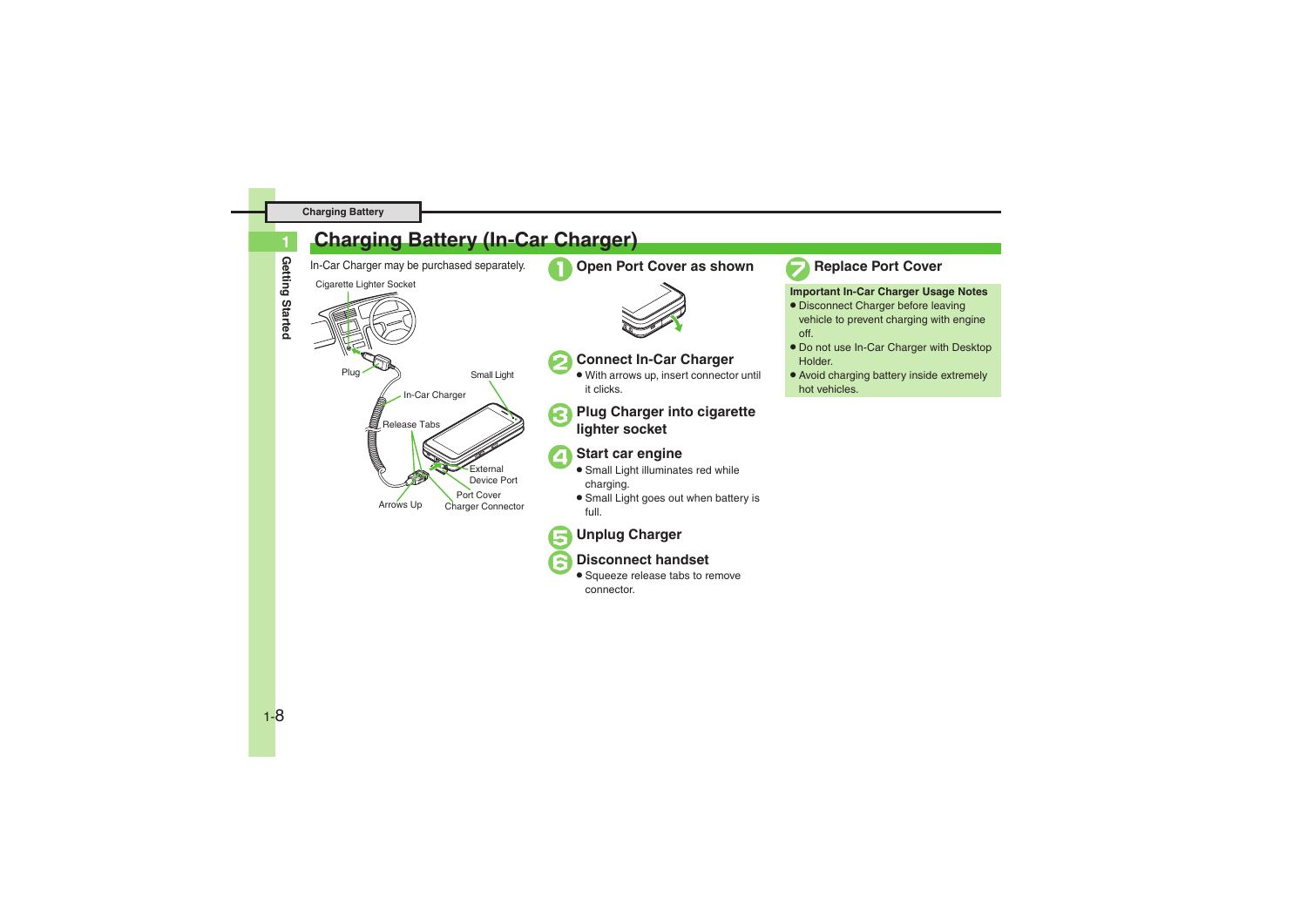# <span id="page-8-1"></span>**Handset Power On/Off**

#### **Power On**

Follow these steps when powering on 931SH for the first time:

### " **(Long)**

. After Power On Graphic, follow the steps below.

 $\boxed{\circledcirc}$   $\Rightarrow$   $\boxed{\circledcirc}$   $\Rightarrow$  MENU or  $\circledcirc$   $\Rightarrow$  111 $\bar{z}$ **→ 設定 → Language → English →** <u>**s**</u> (Long)  $\rightarrow$  **s** (Long)  $\rightarrow$  Change

Menu window opens

 $\mathbf 0$ 

**Select option**<br>Guide descriptions are based on Standard Menu.



. My Details setup starts.

3**Enter last name**  S *Done* **or <sup>●</sup> Enter first name**  $\rightarrow$  $\bm{\mathit{Done}}$  or  $\textcircled{\scriptsize{\bullet}}$ 

> . Change Menu display option confirmation appears.





**Standby** . Select *No* to enter Standby immediately after powering on.

**When USIM Card is Not Installed**. *Insert USIM Card* appears; insert the

card to use handset.

#### <span id="page-8-0"></span>**Retrieving Network Information**

Handset initiates Network Information retrieval when Touch Panel operation is performed or  $\boxed{\cong}$ ,  $\boxed{\odot}$  or  $\boxed{\mathbf{Y}}$  is pressed for the first time in Standby.



Follow these steps to retrieve Network Information to use Network-related services and TV; retrieval automatically sets Clock:

↑ *Yes* ♦ Retrieval starts

. A confirmation appears after retrieval.

2*OK* **or**  %

#### **Power Off**



" **(Long)**

. After Power Off Graphic, handset shuts down.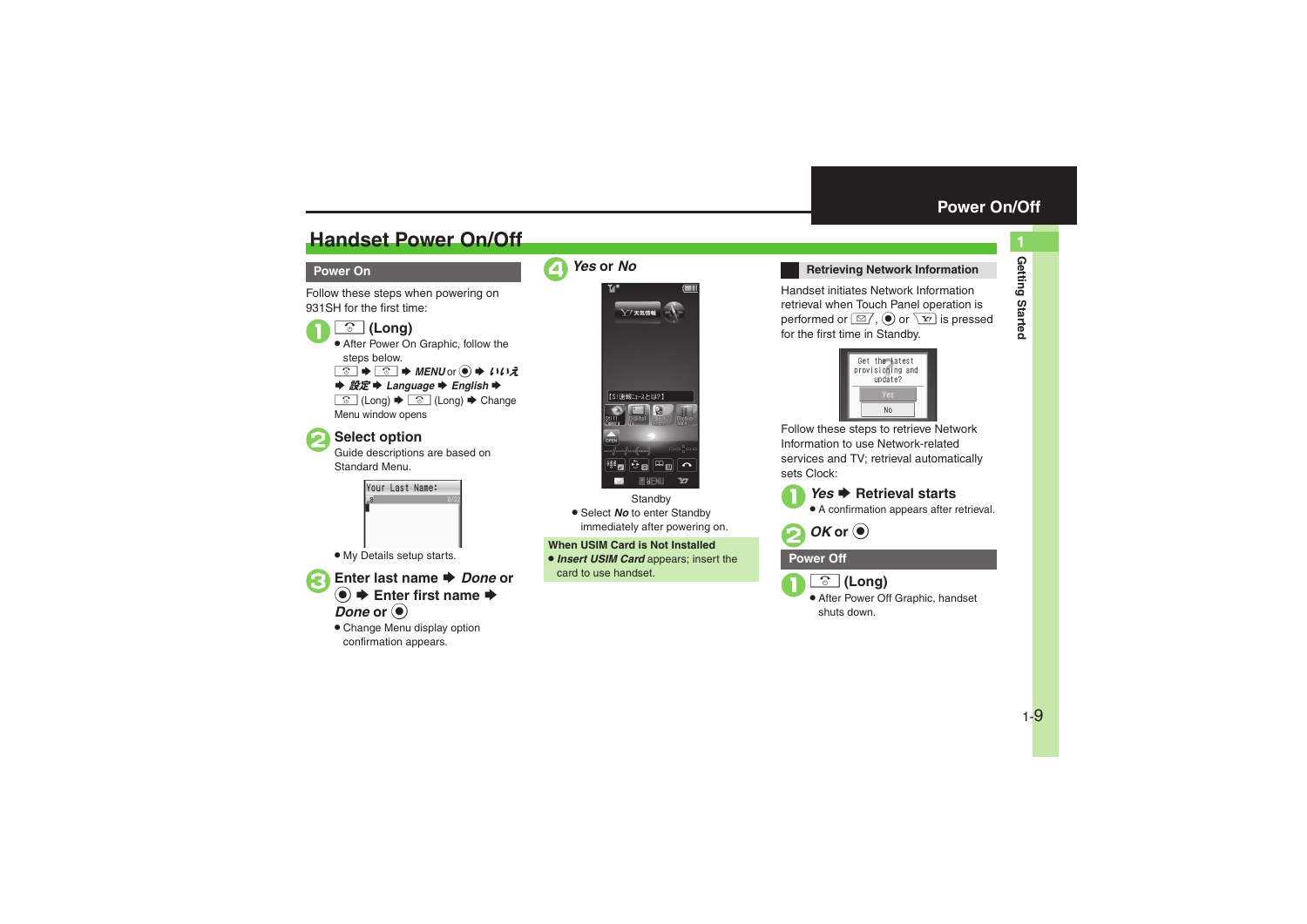# <span id="page-9-0"></span>**Indicators**

# **Indicators**

**k, B** and **i** indicate line type in Dual Mode (**P.2-27**).

#### [ **Basic Status** înd 4п dh Й 2 53International roaming in progress 1**Yil** Signal Strength<sup>1</sup> 2 11 Waiting/packet transmission in<br>progress (3G)  $\circledR$  Waiting/packet transmission in progress (GSM) **e** 3 Packet transmission available (3G) P<sub>1</sub> **GSM**  Packet transmission available (GSM)  $\Box$  Battery strength (%<sup>2</sup> appears in turn) 45IP Service enabled $3$

<sup>1</sup>The more hars the better

<sup>2</sup>Battery strength % is an approximation. 3Appears when Decoration Call, S! Appli communication or Mobile Widget is enabled.  $\circledcirc$  accompanies  $\circledast$  even if packet transmission is not in progress. Both indicators disappear when Decoration Call, S! Appli Notification Setting and Mobile Widget Notification Setting are *Off*.



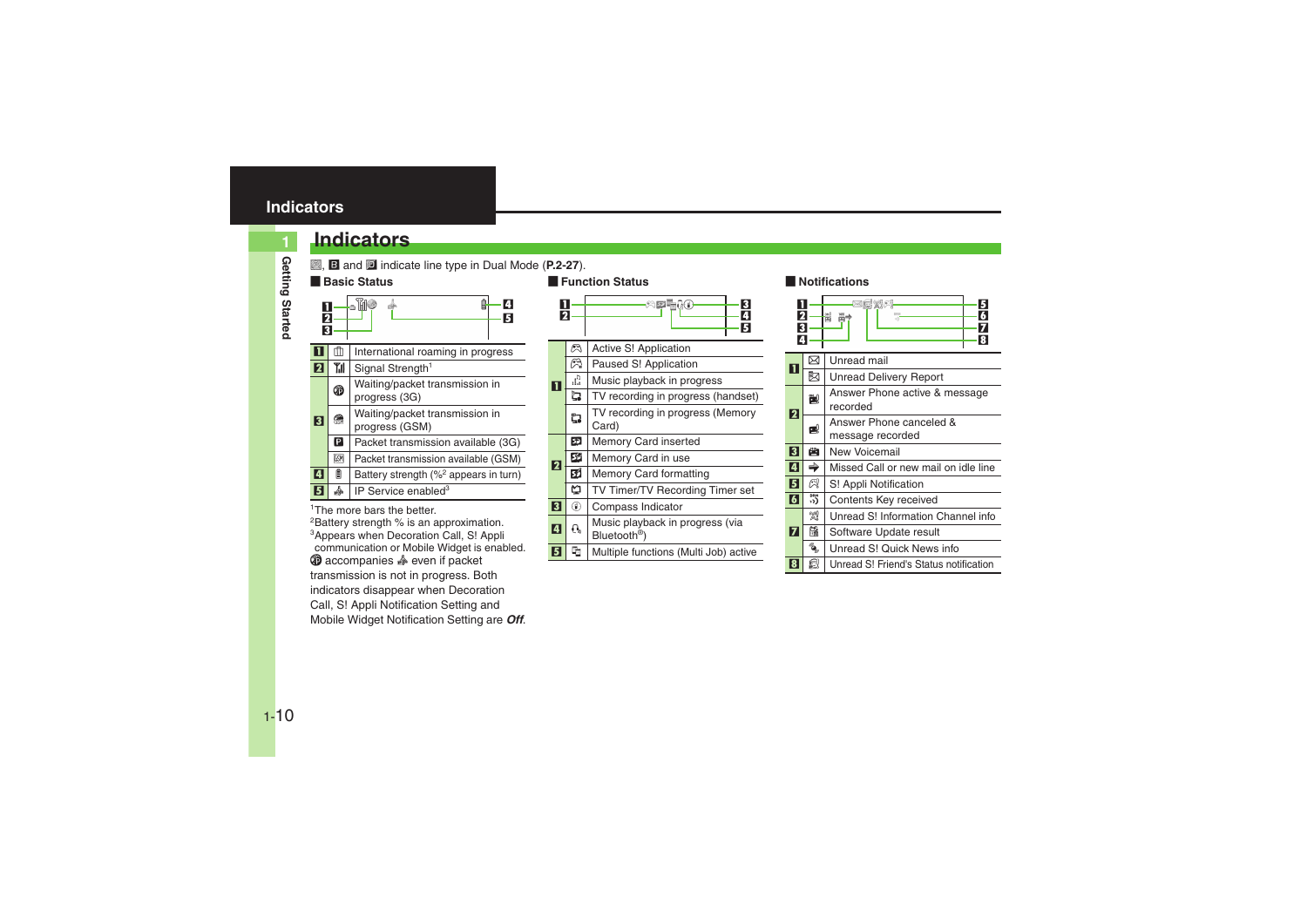| Π | Mail memory low |  |
|---|-----------------|--|
|   |                 |  |

- 2 | 图 | Message delivery failure
- 3**EX** Memory Card unusable/misinserted

|                                    |   | <b>Warnings</b>                                           |                         |                | <b>Transmissions</b>                                                                        |
|------------------------------------|---|-----------------------------------------------------------|-------------------------|----------------|---------------------------------------------------------------------------------------------|
| П<br>$\overline{\mathbf{2}}$<br>11 | ⊠ | $\bowtie$<br>$\overline{3}$<br>國<br>q,<br>Mail memory low | П<br>2<br>3             |                | 6<br>$\boldsymbol{6}$<br>arol.<br>ψ<br>$\mathbb{Z}$<br>※/◎圖<br>7<br>$\overline{\mathbf{3}}$ |
| $\overline{\mathbf{2}}$            | ⊠ | Message delivery failure                                  | A                       |                |                                                                                             |
| $\overline{3}$                     | ø | Memory Card unusable/misinserted                          |                         | ℯ              | SSL browsing in progress <sup>1</sup>                                                       |
|                                    |   |                                                           | П                       | 4              | Waiting packet transmission (3G)                                                            |
|                                    |   |                                                           |                         | இ              | Waiting packet transmission (GSM)                                                           |
|                                    |   |                                                           | 2                       | ⊠              | Receiving mail                                                                              |
|                                    |   |                                                           |                         | ⊠              | Sending mail                                                                                |
|                                    |   |                                                           | 3                       | Ŵ              | S! Friend's Status online                                                                   |
|                                    |   |                                                           | $\overline{a}$          | r.             | Software Update in progress                                                                 |
|                                    |   |                                                           |                         | ♦              | USB Cable connected                                                                         |
|                                    |   |                                                           |                         | ¢              | USB transmission in progress                                                                |
|                                    |   |                                                           |                         | چ              | Infrared transmission in progress                                                           |
|                                    |   |                                                           |                         | 窅              | Infrared file transfer in progress                                                          |
|                                    |   |                                                           |                         | ெ              | IC Transmission in progress                                                                 |
|                                    |   |                                                           | $\overline{5}$          | ∦              | Bluetooth <sup>®</sup> transmission ready                                                   |
|                                    |   |                                                           |                         | $\mathbf{B}_0$ | Bluetooth <sup>®</sup> transmission in progress                                             |
|                                    |   |                                                           |                         |                | $\left(\mathbf{0}\right)$ appears for multiple connections)                                 |
|                                    |   |                                                           |                         | a              | Bluetooth <sup>®</sup> talk in progress                                                     |
|                                    |   |                                                           |                         | റ              | S! Addressbook Back-up                                                                      |
|                                    |   |                                                           |                         |                | transmission in progress                                                                    |
|                                    |   |                                                           |                         | 딯<br>Ð         | PC Site Browser in use                                                                      |
|                                    |   |                                                           | $\overline{6}$          | $\frac{2}{3}$  | RSS-compatible site                                                                         |
|                                    |   |                                                           | $\overline{\mathbf{z}}$ | $\bullet$      | Positioning in progress <sup>2</sup><br>Weather Indicator                                   |
|                                    |   |                                                           |                         | ଛ              |                                                                                             |
|                                    |   |                                                           | $\overline{\mathbf{B}}$ |                | Infrared transmission ready                                                                 |

#### [ **Settings**



<sup>1</sup>Hidden while Mobile Widget is in use.<br><sup>2</sup>Flashes while positioning.

\*Indicator does not appear when Call Forwarding is set to Video Calls only, with Voicemail unset.